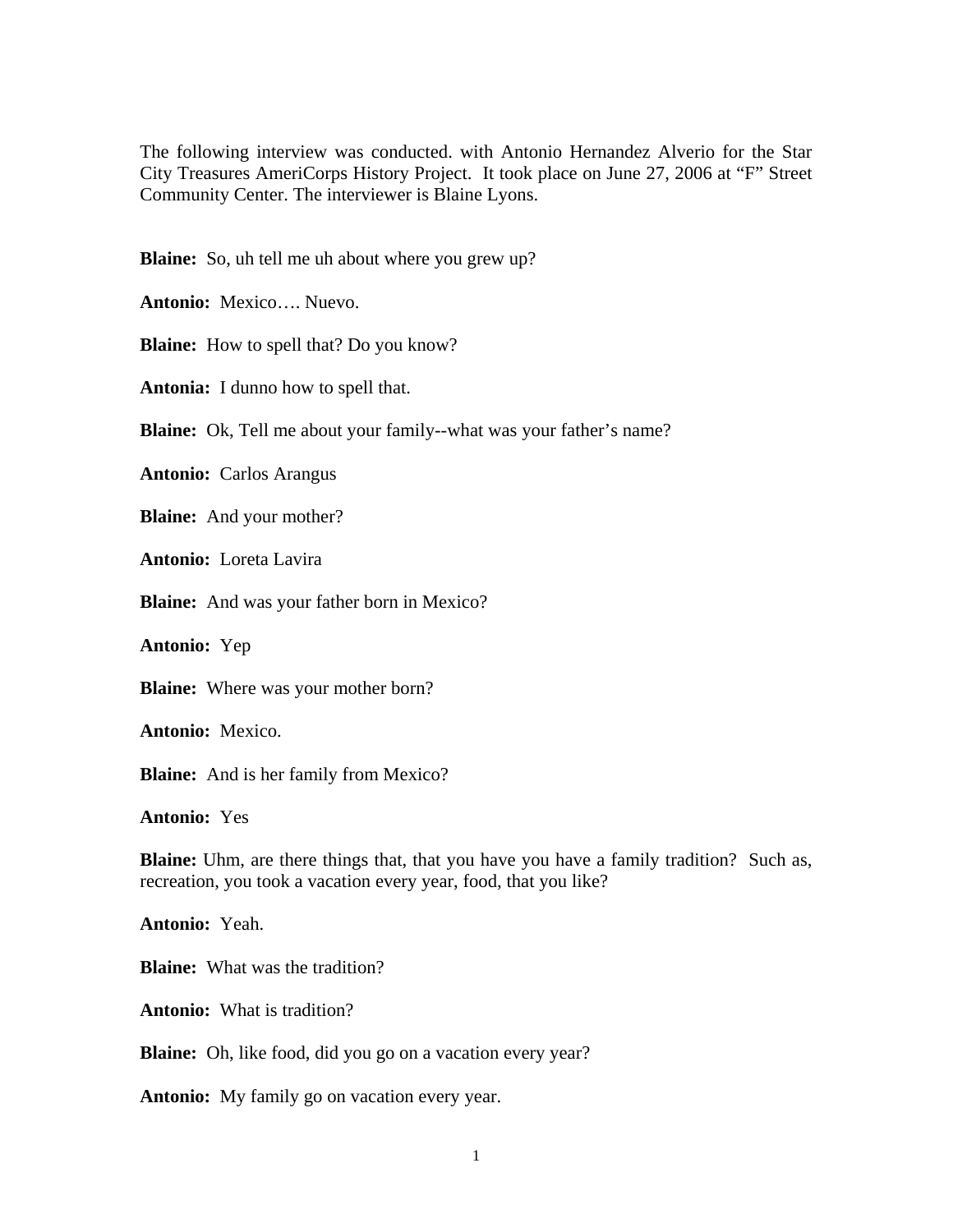**Blaine:** Where did they go?

**Antonio:** Acapulco, Guadalajara, Puerto Vallarta.

**Blaine:** Were they big resorts back then?

**Antonio:** What means resort?

**Blaine:** Big tourist centers then? Lots of tourists got here

**Antonio:** Mm hmm

**Blaine:** Uhm. (Pause) Tell me about your education. How far did you go to school?

**Antonio:** Ten

**Blaine:** To the tenth grade?

**Antonio:** Mm hmm

**Blaine:** And uhmm tell me about some of the subjects that you took when you were in school

**Antonio:** Mmm…(Pause) Like---a what?

**Blaine:** Oh math, Spanish

**Antonio:** Oh, Spanish

**Blaine:** History? Did you learn the history of Mexico?

**Antonio:** Mm

**Blaine:** What were some of the classes you took?

**Antonio:** Spanish, I don't remember very well. Unintelligible school.

**Blaine:** Do you remember any of your teachers?

**Antonio:** No (laughs)

**Blaine:** Do you remember any of your classmates?

**Antonio:** No.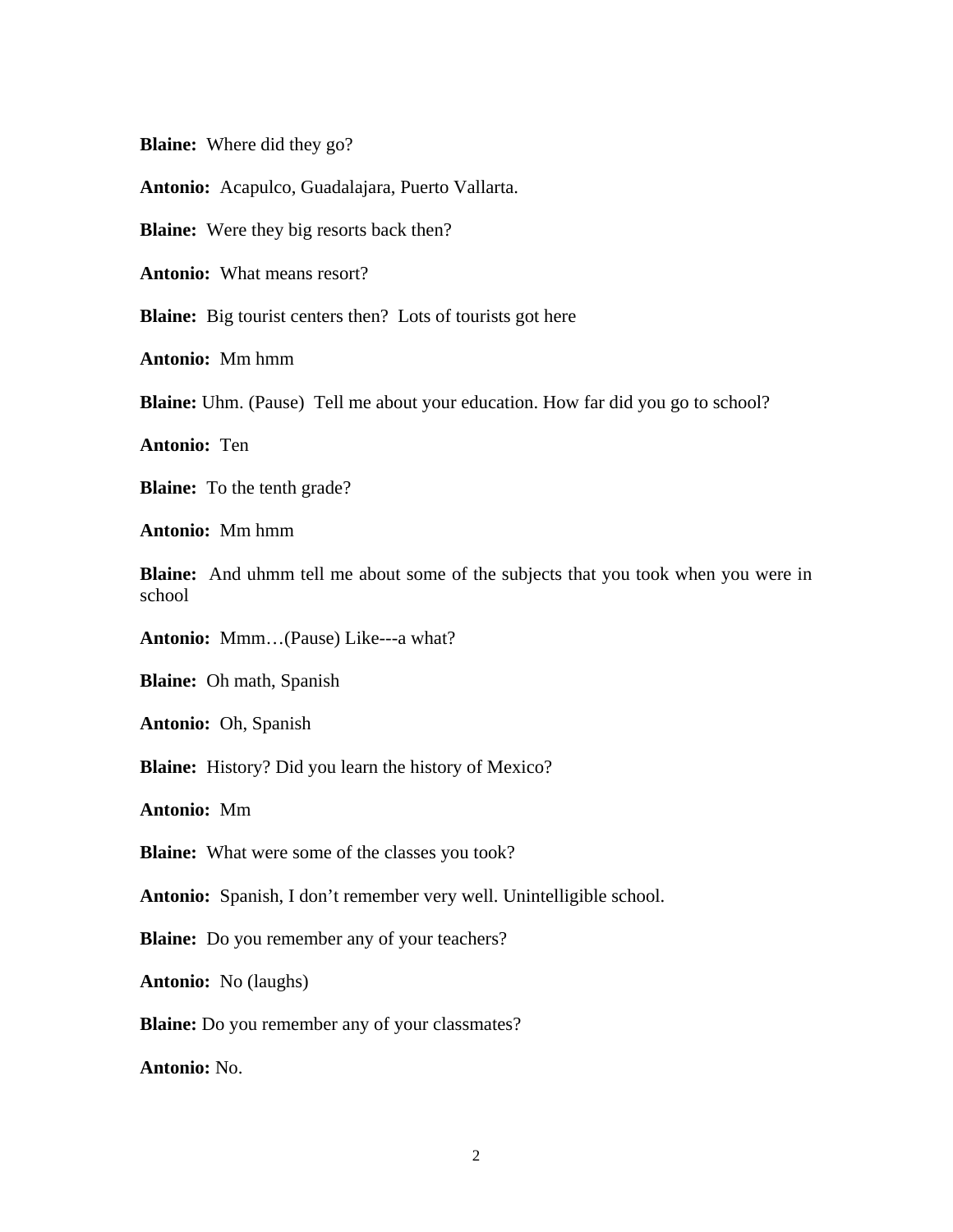**Blaine:** Uhm, (Pause) do you have any uh-family customs relating to marriage?

**Antonio**: No

**Blaine:** No? Uhm, tell about meeting your wife in Mexico.

**Antonio:** Like what?

**Blaine:** Meeting your wife in Mexico?

**Antonio:** Oh, I met her in school.

**Blaine:** Met her in school?

**Antonio:** Yeah

**Blaine:** So, you've known her for a long time?

**Antonio:** Yep

**Blaine:** Did her family know your family?

**Antonio:** Yeah

**Blaine:** Did uh. Where did you get married? Did you get in a church?

**Antonio:** Married in a church? Guess so.

**Blaine:** Was it a big ceremony?

**Antonio:** Yep.

**Blaine:** Do you remember anything special about that occasion?

**Antonio:** No

**Blaine:** No? (Both laugh)

**Blaine:** Uhm tell me about your grandparents

Antonio: (Pause) I dunno

**Blaine:** Do you remember your grandparent

**Antonio:** I never met my grandparents.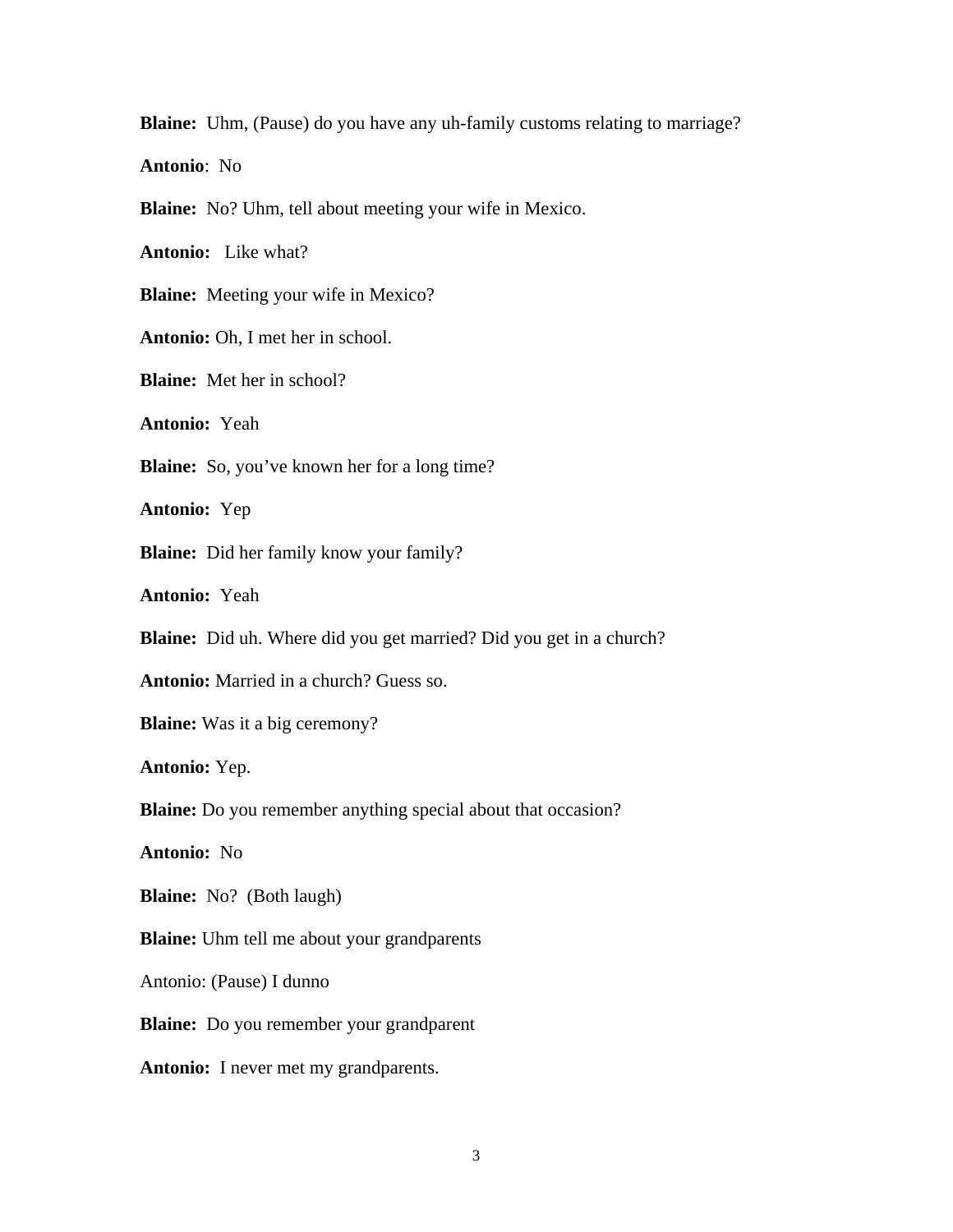**Blaine:** On either side? (Pause) Uhm, you told me once that your Mom was Russian?

**Antonio:** She's part Russian

**Blaine:** Yeah? Did she ever take you to Russia?

**Antonio:** No

**Blaine:** No? And did you ever meet her parents?

**Antonio:** No, my mama died when we were born

**Blaine:** Hmm. Why did you decide to come to America?

**Antonio:** (Pause) got a good life, a lot better than Mexico

**Blaine:** Um hmm. (Pause) And how did you come to America?

**Antonio:** I can't remember

**Blaine:** (Pause) well, did you walk? Did you ride a bus?

**Antonio:** No, I know I came to the border, but I dunno how.

**Blaine:** You don't remember how you crossed the border?

**Antonio:** No

**Blaine:** How far is your hometown from the border?

**Antonio:** Hotel?

**Blaine:** Hometown, where you were born

**Antonio:** Oh, like a (Pause) like a two hundred miles

**Blaine:** Two hundred miles?

**Antonio:** Yeah.

**Blaine:** What's the nearest city in America to your hometown?

**Antonio:** Nuevo Laredo, Mexico

**Blaine:** What is the nearest Mex, uh-American city?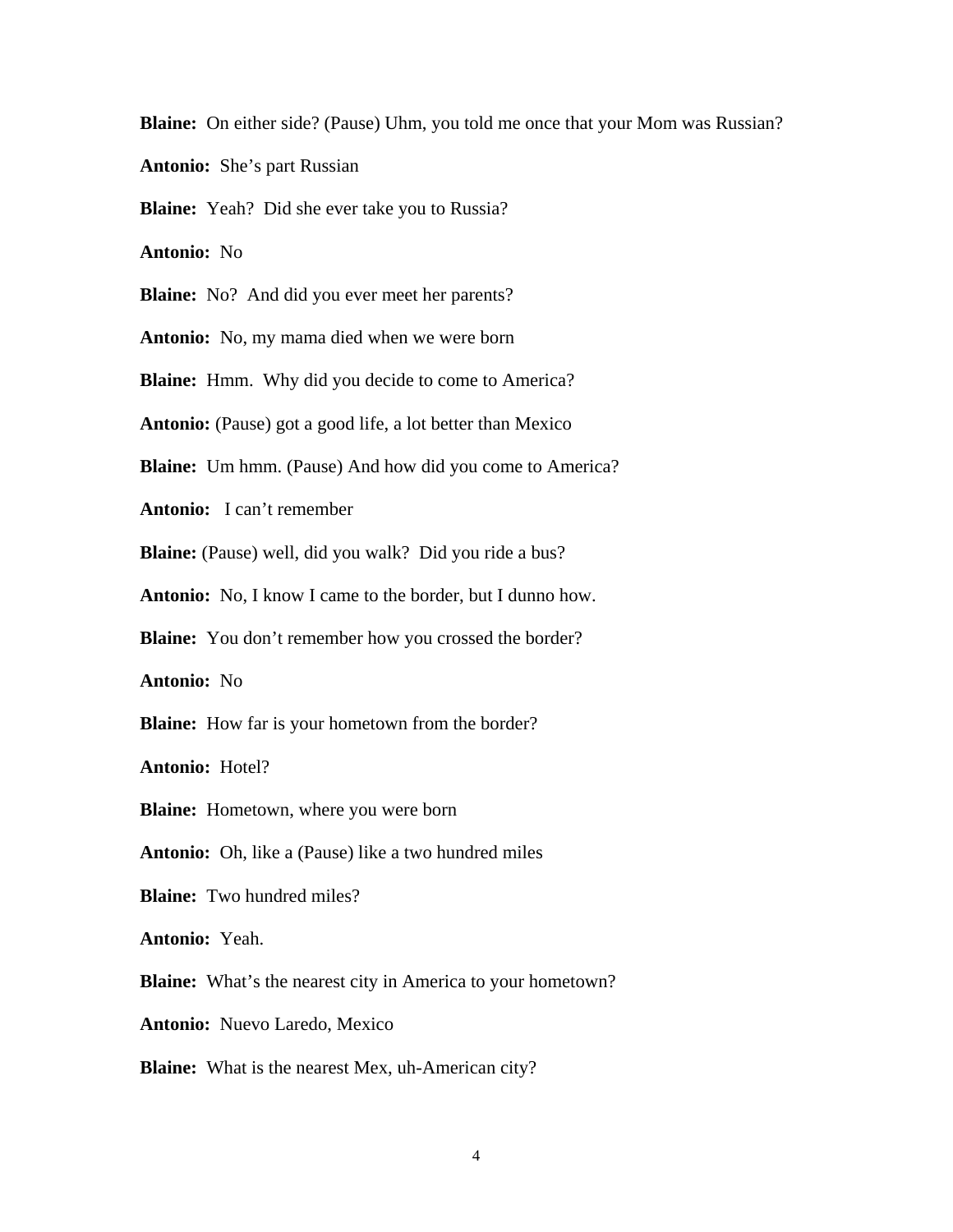**Antonio:** What American city?

B**laine:** What's the name of the American city across the border that's close?

**Antonio:** Oh, Del Rio

**Blaine:** Del Rado?

**Antonio:** Del Rio, Del Rio, Texas

**Blaine:** Del Rado?

**Antonio:** No, Del Rio.

**Blaine:** Del Rio?

**Antonio:** Yea

**Blaine:** Okay. And that's D-E-L-R-I- E-O?

**Antonio:** Yeah

**Blaine:** Okay. Uhm. Tell me what it was like when you first came to America? What did you notice different about being in America than Mexico?

**Antonio:** Well, I live in a like, free life; free life (Blaine: um huh) Oh yeah in America.

**Blaine:** Mm…. Didn't you have a free life in Mexico?

**Antonio:** Not really (laughs)

**Blaine:** Why?

**Antonio:** Because of crazy people that way.

**Blaine:** What?

**Antonio:** Lots of crazy people that way

**Blaine:** Crazy or cagey?

**Antonio:** Crazies.

**Blaine**: Crazy people in Mexico?

**Antonio:** Yep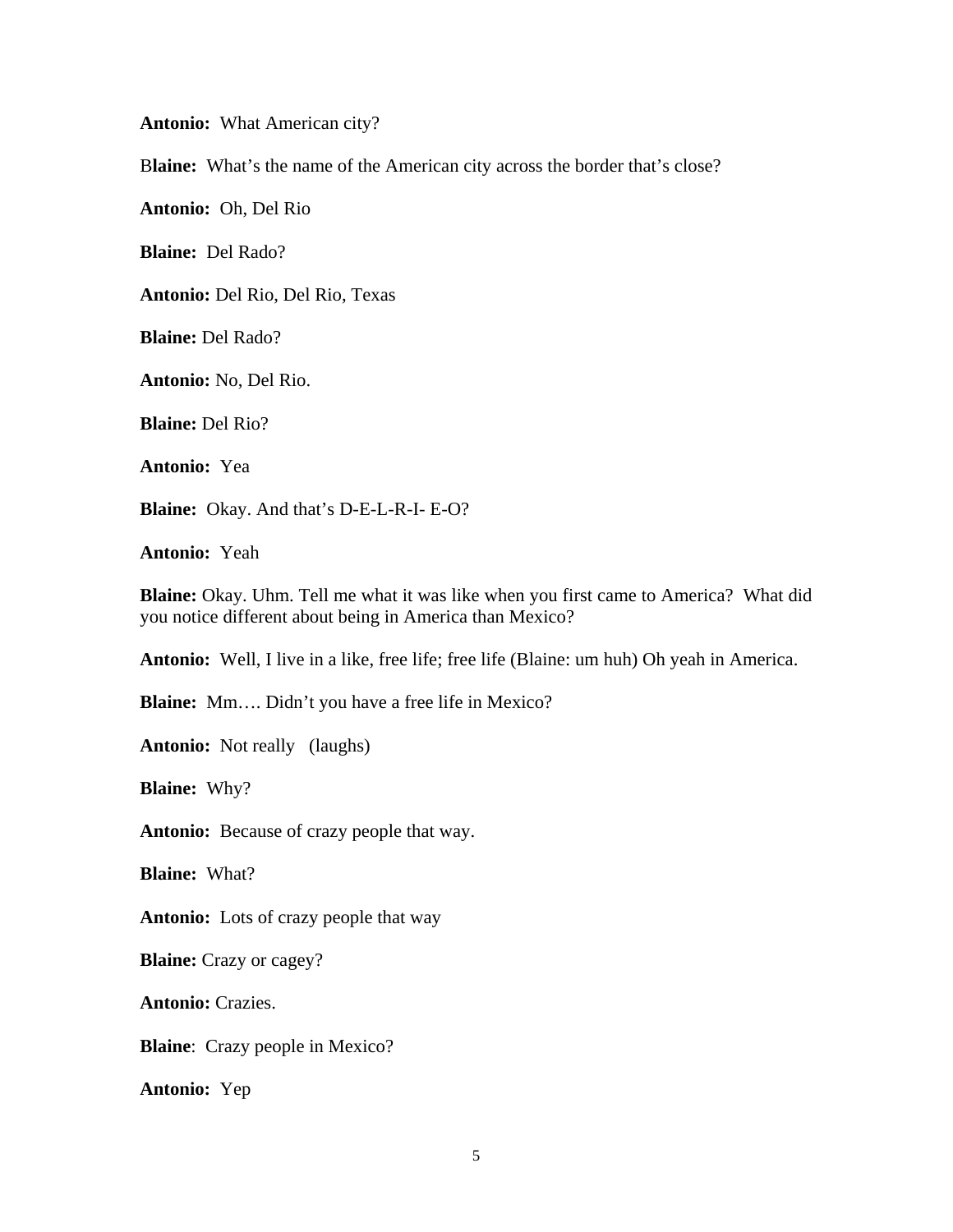**Blaine:** How were they crazy?

**Antonio:** Oh all the time trying to shoot at somebody.

**Blaine:** (Pause) So, the first thing you noticed when you came to America was like you had your freedom?

**Antonio:** Like I feel like a free. Um hum

**Blaine:** Uh what di…what did you expect to find when you came to America?

**Antonio:** Job

**Blaine:** A job?

**Antonio:** Yeah

**Blaine:** Did you find a job?

**Antonio:** Yeah

**Blaine:** And where was that at?

**Antonio:** Del Rio (Small laugh)

**Blaine:** In Del Rio?

**Antonio:** Yeah.

**Blaine:** What did you do?

**Antonio:** Working on a (unintelligible) dump truck. Picking up the trash.

**Blaine:** You were picking up trash on the dump truck?

**Antonio:** Mm hmm

**Blaine:** Uhm. Why did you decide to come to Lincoln?

**Antonio:** Juana, my wife (unintelligible) time.

**Blaine:** Uhm. Let's jump back ta, to your jobs; uhmm did you--how long did you work in Del Rio on the trash?

**Antonio:** Mmm. Like, 2 months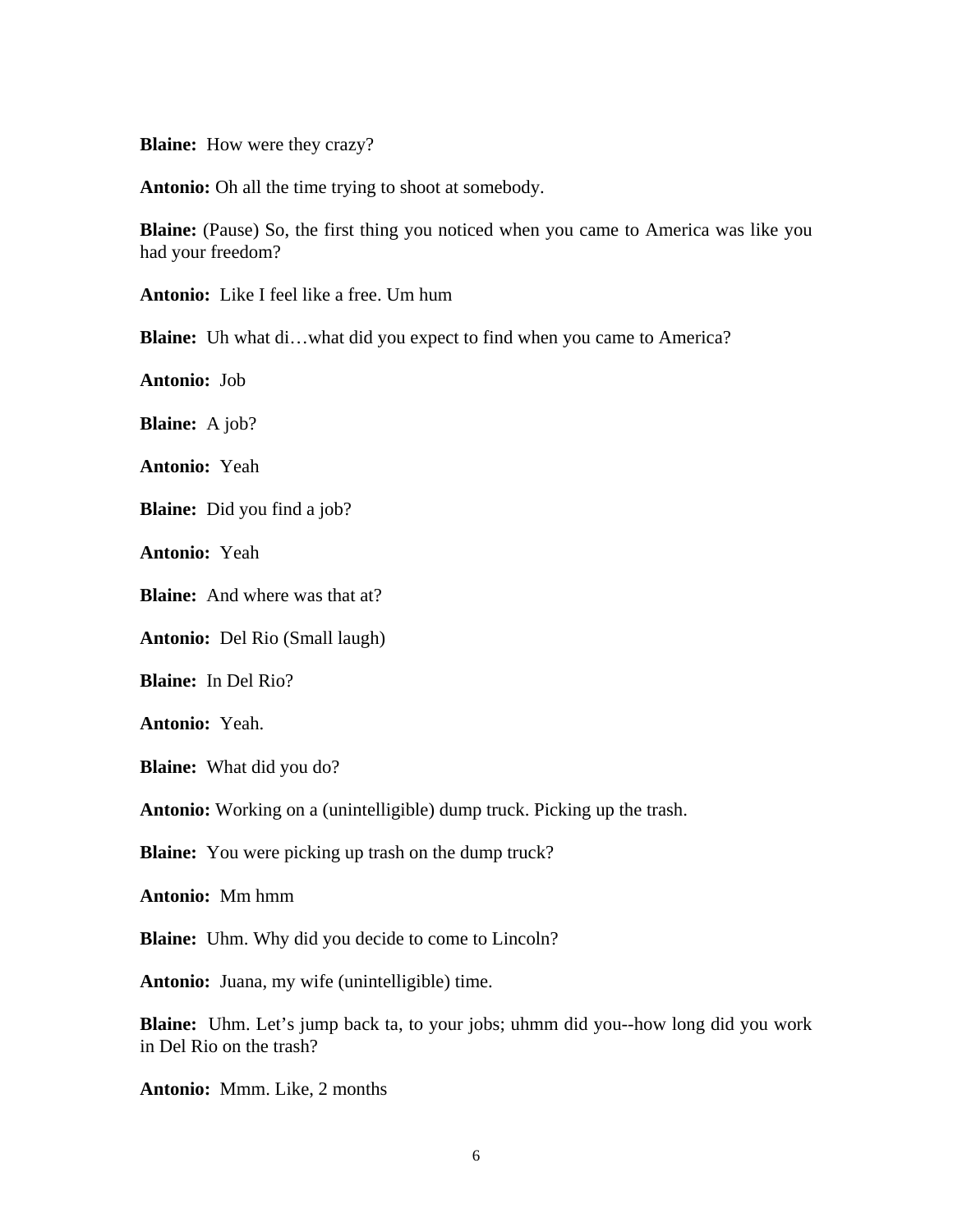**Blaine:** Ok, then where did you go?

**Antonio:** Bradley, Texas, working watermelons.

**Blaine:** Picking watermelons? Then where did you go?

**Antonio:** We work with the training horses

**Blaine:** You were training horses?

**Antonio:** Yeah, well see, I train horses and (unintelligible) too in the same town

**Blaine:** How uh, how old were you when you first came to America?

**Antonio:** Oh uh around uh sixteen, seventeen, round like that

**Blaine:** (Pause) and so, you've had a job uh doing farm work and training horses. Uh anything else? Did you travel across the United States doing odd jobs?

**Antonio:** Well, (Pause) I don't want to say what kind of job I got. (Pause) Got working for the government too.

**Blaine:** You worked for the government?

**Antonio:** Oh yeah (pause) looking for jobs

**Blaine:** Yeah. Uhm, did you work any other states?

**Antonio:** Yeah, I work in Oklahoma

**Blaine:** Oklahoma?

**Antonio:** Mmm Yeah, making food for the cows

**Blaine:** (Pause) And what was your last job?

**Antonio:** Lincoln

**Blaine:** In Lincoln? What did you do in Lincoln?

**Antonio:** Railroad

**Blaine:** Railroad? And how long did you work for the railroad?

**Antonio:** In Lincoln, I worked for fourteen years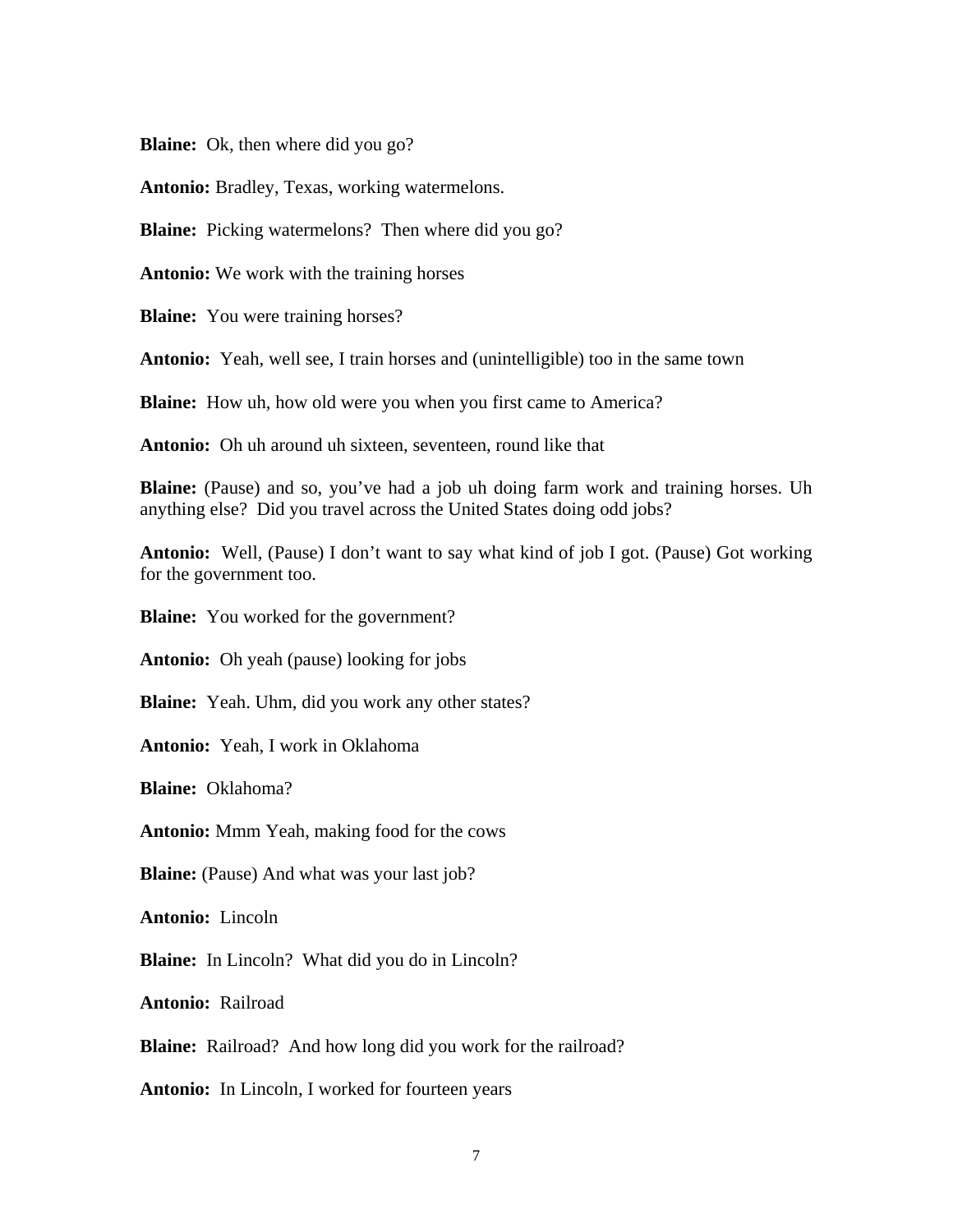**Blaine:** Fourteen years? (Pause) And what did you do in the railroad?

**Antonio:** Huh?

**Blaine:** What did you do?

**Antonio:** Oh, making new tracks

**Blaine:** Making, laying new tracks?

**Antonio:** Yeah

**Blaine:** Tell me about working for a railroad at that time--what was it like?

**Antonio:** Well, it's hard work too.

**Blaine:** Yeah? I imagine it was. Were you treated any different from other people that working for the railroad?

**Antonio:** No, he's the boss (Small laugh)

**Blaine:** Well?

**Antonio:** Well see it's cleaner, much better.

**Blaine:** Excuse me.

**Antonio:** Lincoln treated me much better.

**Blaine:** Much better than what?

**Antonio:** Than in other jobs (Small laugh)

**Blaine:** Do you feel like you ran into any uh prejudice when you working for the railroad?

**Antonio:** Not in Lincoln, but in another state, yeah.

**Blaine:** Yeah? What were the differences in other states?

**Antonio:** Well in other states, like uh you know like they don't like Mexican people in too many places.

B**laine:** Hmm (Pause) did you uh in (clears throat) those other states, did you eat and sleep like the other people that work in the railroad?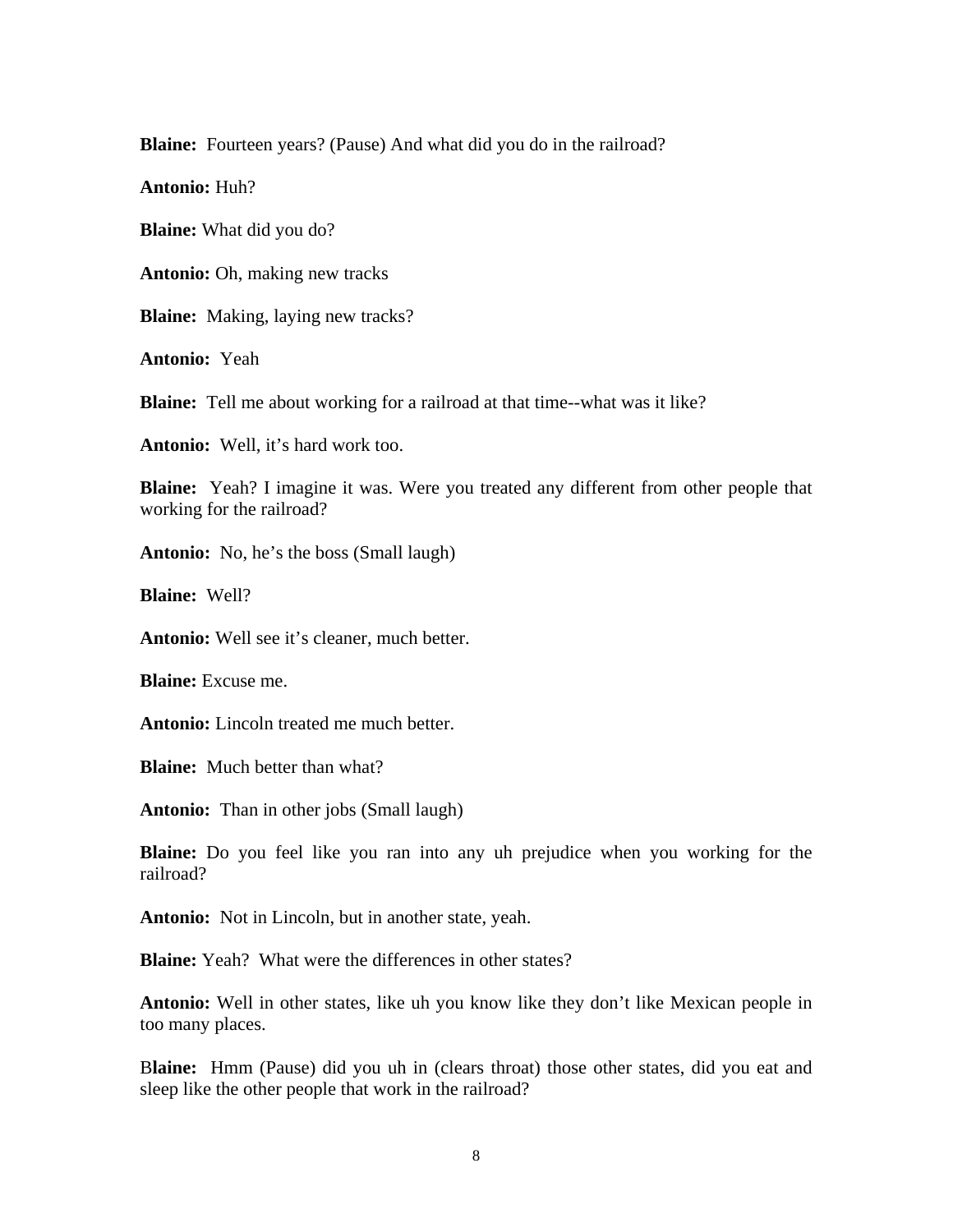**Antonio:** You mean like a sleeping?

**Blaine:** Yeah. Did you get to sleep with the other people?

**Antonio:** Yeah.

**Blaine:** And did you get to eat with the other people?

**Antonio:** What?

**Blaine:** Did you get to eat with the other people?

**Antonio:** Well, the nice peoples, the Mexican peoples.

**Blaine:** Oh. Did you get to work, eat and sleep with the white people?

**Antonio:** Yep. (Pause) But I didn't understand the word, the last word

**Blaine:** (Pause) so, you got to eat and sleep with the, you're white people that working on the railroad?

**Antonio:** No

**Blaine:** Where did you eat?

**Antonio:** Hmm?

**Blaine:** Where did you eat?

**Antonio:** Eat?

**Blaine:** Uh huh

**Antonio:** I eat separate, my jalapeno pepper.

**Blaine:** Where did the… Did white people go someplace else to eat?

**Antonio:** Yeah

**Blaine:** Where did they go?

**Antonio:** McDonalds. (Small laugh)

**Blaine:** And where did you guys get to go?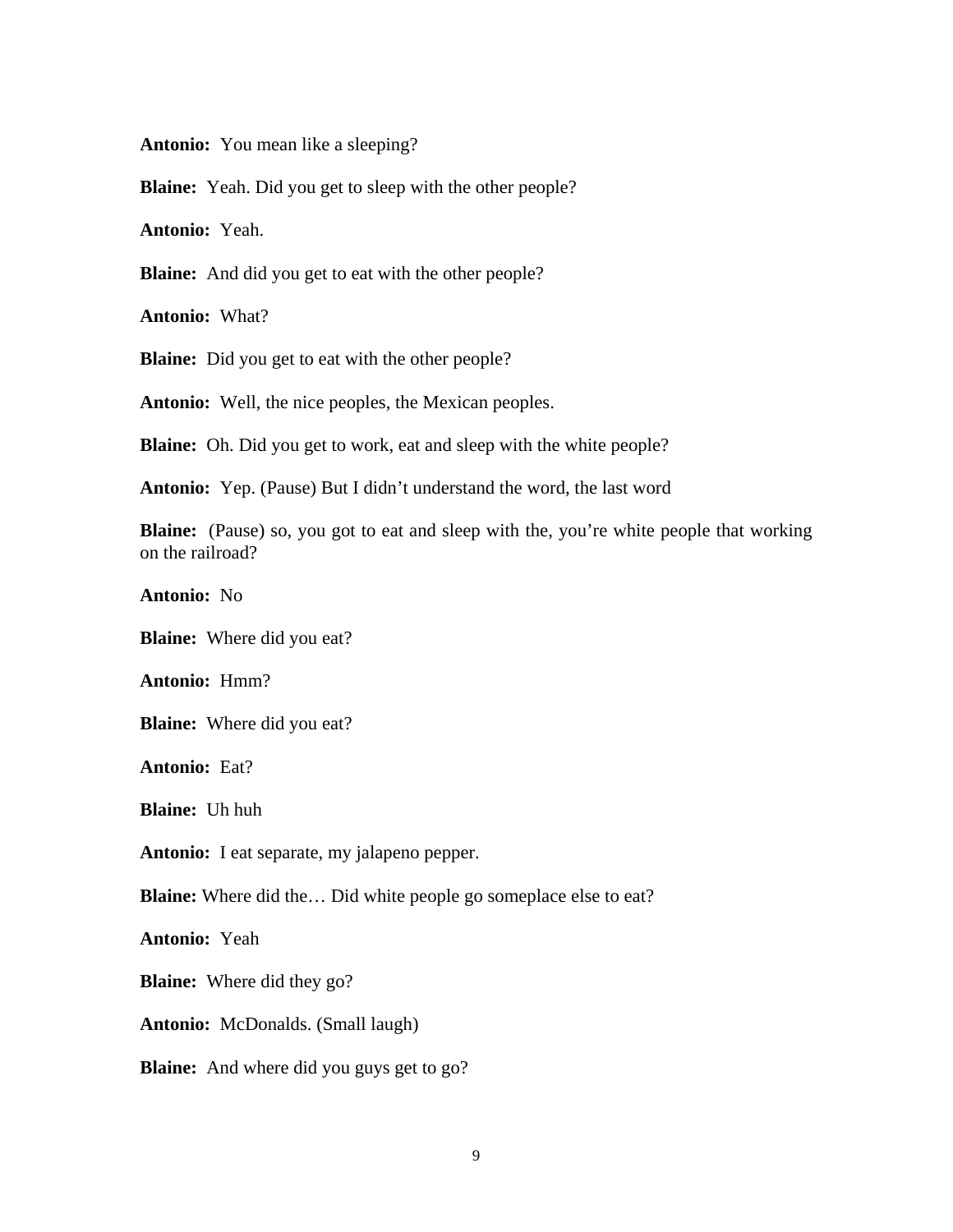**Antonio:** Make'n our own food

**Blaine:** You make your own food?

**Antonio:** Yeah.

**Blaine:** What about sleeping?

**Antonio:** Well uh (small laugh) I sleepin by myself.

**Blaine:** And where did the white people sleep?

**Antonio:** Motel.

**Blaine:** The motels?

**Antonio:** Yeah.

**Blaine:** So the railroad company didn't pay for your hotel?

**Antonio:** Sometimes.

**Blaine:** Sometimes. Was this part in the western part of the States?

**Antonio:** Yeah an uh…

**Blaine:** Scottsbluff?

**Antonio:** No, in uh Milwaukee,

**Blaine:** Milwaukee.

**Antonio:** And Chicago.

**Blaine:** Oh, ok. (Pause) Tell me what you expected to find when you first came to Lincoln?

**Antonio:** Job

**Blaine:** Just a job? Did you have any ideas about the city at the time?

**Antonio:** (Laughs) No, no nothing about it

**Blaine:** Nothing about it?

**Antonio:** No, well in Del Rio, Texas, I never see Black peoples in my life. (Blaine um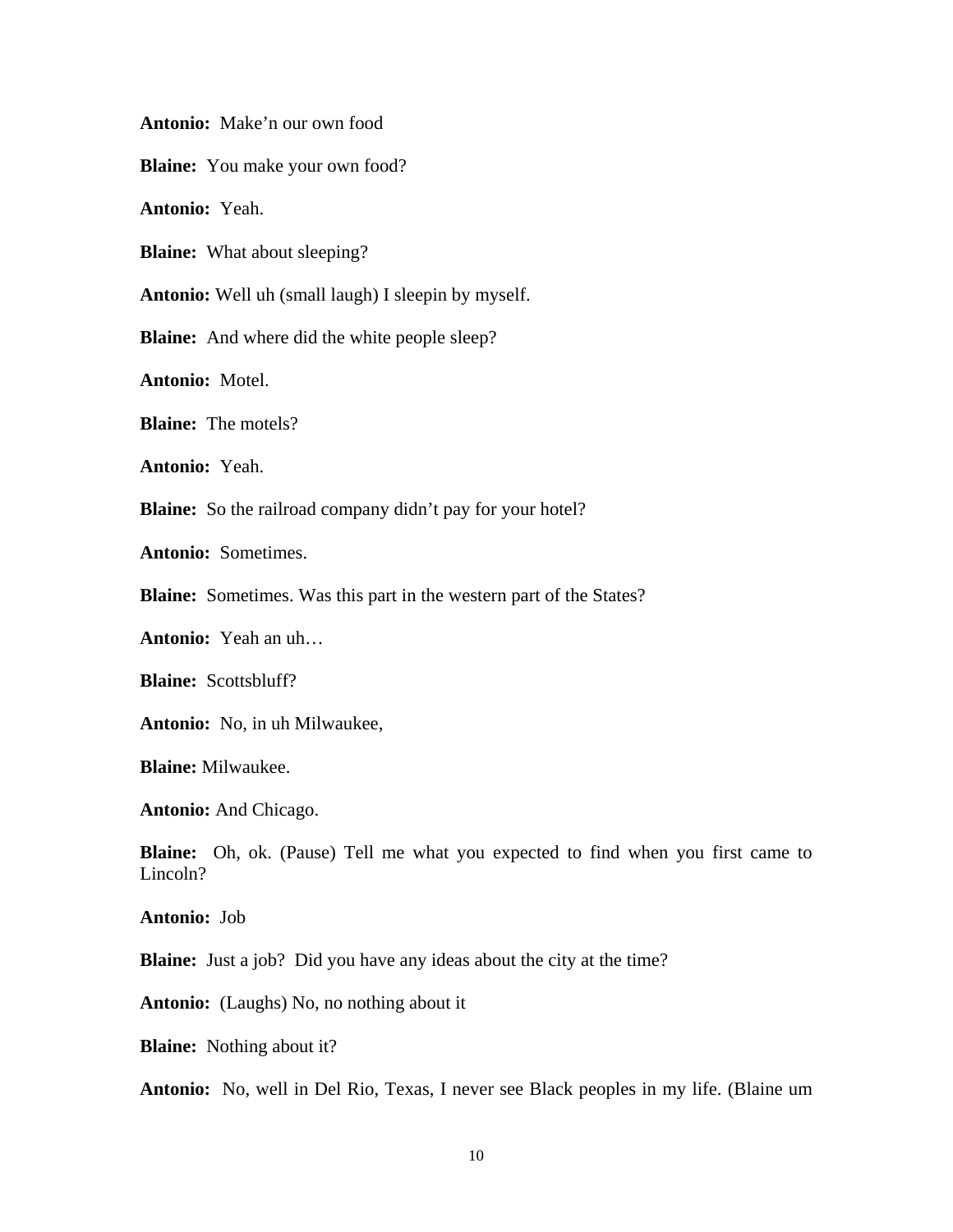hum) I see the black man gee I just scared. I never see my life. I scared, hell, was a black man got close and me don't know this man.

**Blaine:** So, do you (clears throat) do you feel more comfortable around black people now?

**Antonio:** Yeah, I feel better now but before I can't, I scared. Of the first man I see is a black peoples in Del Rio, Texas. And I don't want to go closer to black people.

**Blaine:** Did you find uh there were a lot of black people when you came to Lincoln?

**Antonio:** Yep

**Blaine:** Did you feel comfortable around them?

**Antonio:** Well, I really don't know them before, in Del Rio, I didn't know black people

**Blaine:** So, you met a lot of 'em in the railroad?

**Antonio:** Mm hmm, in Del Rio, Texas, too In Texas too.

**Blaine:** (Pause) Tell me what you think about Lincoln now. Do you feel comfortable in the city?

**Antonio:** No

**Blaine:** You don't?

**Antonio:** No

**Blaine:** Why?

**Antonio:** Got too many drugs in town

**Blaine:** Too many drugs in town?

**Antonio:** Yeah, you can't walk in the middle of the night now. Before years ago, you could walk in all Lincoln all night. No got too many drug dealers. Now you can't go anywhere, too many gangs, in the middle of the night.

**Blaine:** (Pause) You know when you think back ta um a long time ago, you think about leaving your country you were born in and coming to the United States, did you ever wish that you had stayed home or are you glad you came to America?

**Antonio:** I'm really glad to come back this way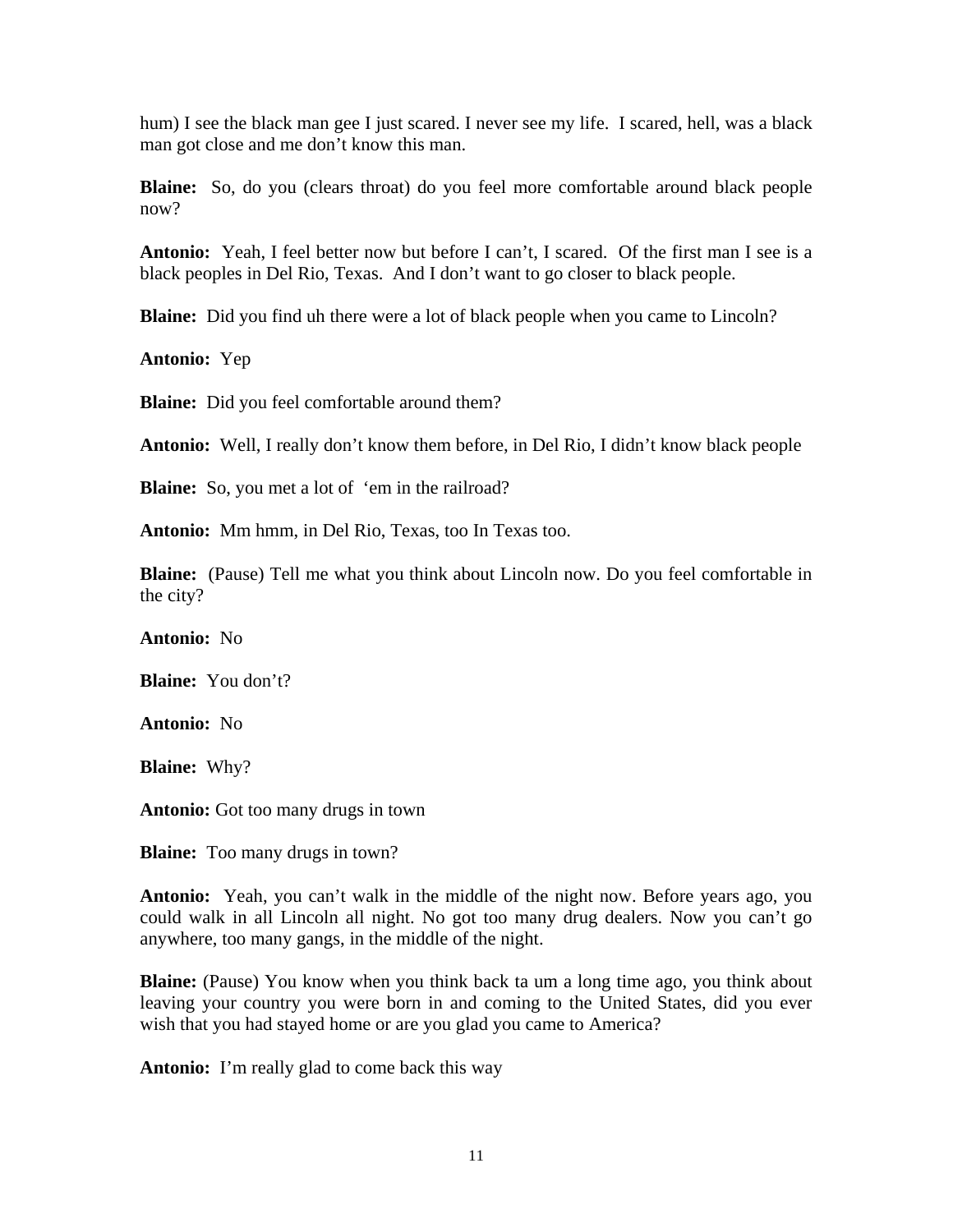**Blaine:** And meaning you would still come to America?

**Antonio:** Yep

**Blaine:** Yep? You'd do it all over again? (Pause) Do you have any ideas that would give uh others who following behind you? That are coming to United States from Mexico?

**Antonio:** My son's come right behind me

**Blaine:** Yeah? Did you ever give them any advice about coming over here?

**Antonio:** No, they came up by theirselve.

**Blaine:** (Pause) And what do you think your children--do you want your children to learn from or remember from this interview? About the, the. Did they ever meet their grandparents?

**Antonio:** You mean my grand, my sons?

**Blaine:** Yeah.

**Antonio:** (Pause) No

**Blaine:** No? (Pause) Do you think it would be important for them to learn the things that you had to go through when you first came to America, about you know the prejudice that you found and, and about the working conditions that you had to go through?

**Antonio:** Well, not really I don't talk I mean I talk to these peoples.

**Blaine:** You don't talked to your kids about that?

**Antonio:** No

**Blaine:** Well, when we get done, you'll get a CD and they can listen to this and you can tell them about what it was like when you first came into America.

**Antonio:** Yes, I can, I get a CD

**Blaine:** Really... This is what you are gonna get when we get done

**Antonio:** Um hmm

**Blaine:** And um was it really hard when you first came over here?

**Antonio:** Yeah. Well, for me not too hard, but I got money in my pocket.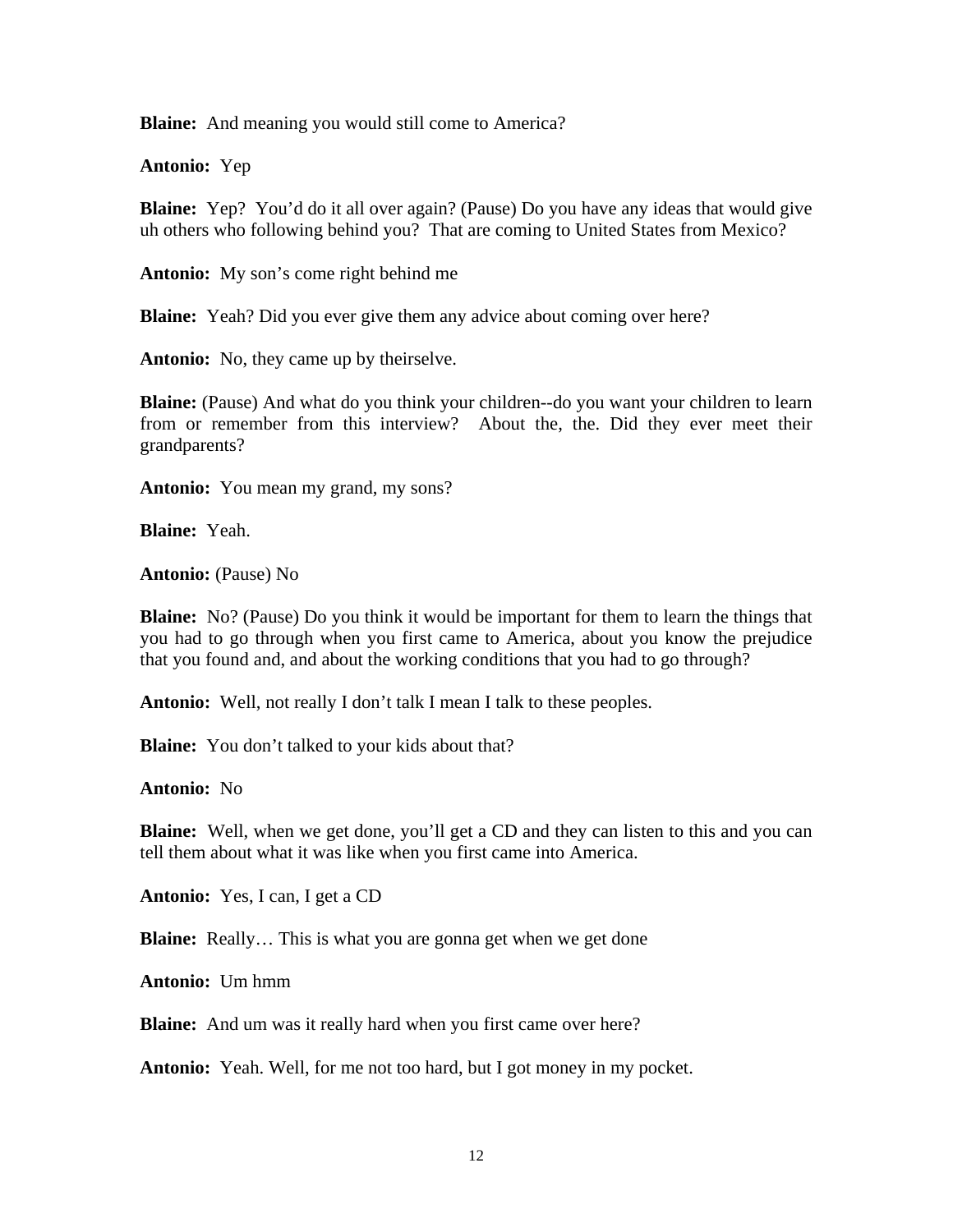**Blaine:** Oh. So, the difference between having money in your pocket and not having money in your pocket

**Antonio:** If you don't have money in my pocket, it's hard. You don't, you don't have no money, you're not going to eat (Blaine: Yes.) You see if this time, fifty cents, a day is not thirty dollars a month.

**Blaine:** Yeah.

**Antonio:** No, fifteen dollars a month.

**Blaine:** So you had money when you came to the States?

**Antonio:** Yes

**Blaine:** The first time? Where'd you get the money from, from your parents?

**Antonio:** Yep

**Blaine:** (Pause) is there anything else you'd like to say, (Pause) about coming to America and uh

**Antonio:** Well this, this country's good, (Pause) that's why me over here

**Blaine:** That's why you're over here?

**Antonio:** (laughs)

**Blaine:** Do you think you'll go back to Mexico to live or retire?

**Antonio:** No

**Blaine:** (Pause) Go back on vacation, to Mexico?

**Antonio:** No

**Blaine:** So, you are just happy to be here and not gonna go anyplace?

Antonio: Yep, I can play pool all day over here In Mexico, have no pool tables either

**Blaine:** So, how long have you been coming to uh F Street Community Center?

**Antonio:** Ooooh well like for nine years

**Blaine:** Nine years?